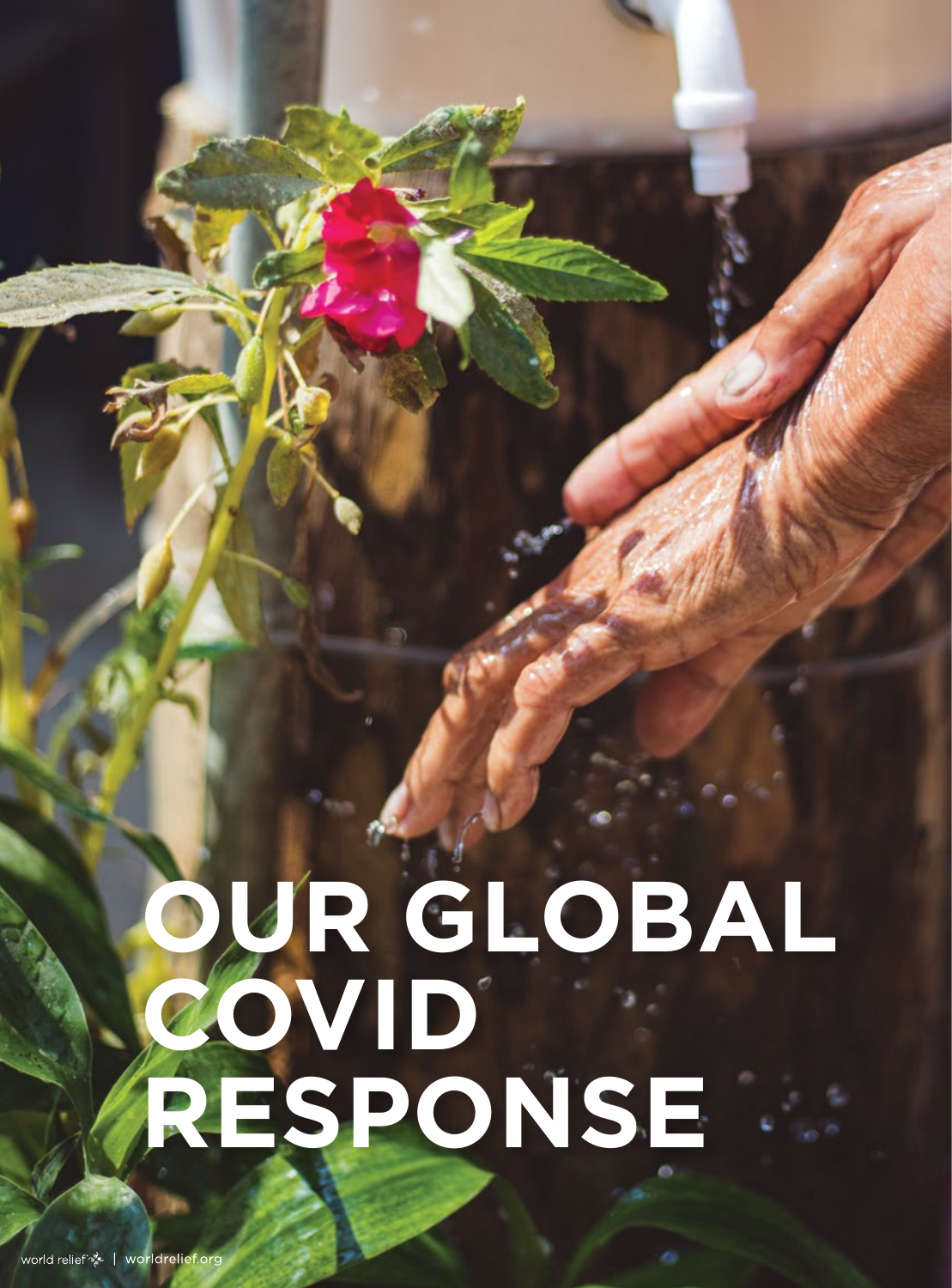

# **GLOBAL DISRUPTION**

It was three o'clock on a Tuesday afternoon when Laura Fontaine, Director of World Relief Quad Cities, got the call. A woman in the Congolese community had contracted COVID-19. Shutdowns had already begun across much of the U.S., and World Relief followed suit, closing our offices and suspending all in-person programming.

Laura and her team talked with the woman about the things her doctor had told her. They tried to ease some of her fears regarding the virus and hoped this would be an isolated incident. But unfortunately, the virus had already started to spread, and over the next several weeks, 60% of the Congolese community in the Quad Cities would contract COVID-19.

Halfway across the globe, nearly 8,000 miles away, Moses Ndahiro and his team faced a similar situation in Rwanda when, in mid-March, the country went into total lockdown. As the team began working remotely, they turned to rapid communication tools through mobile platforms like WhatsApp to begin communicating with partners and disseminating COVID-19 prevention messages to churches and communities.

The sudden change and continued uncertainty were destabilizing, and it didn't take long for the dramatic impact that COVID-19 could have on the world's most vulnerable to become apparent.

Local currencies across the world began losing their value. Staples like bread became a scarce commodity. Markets shut down, removing a source of income for many. Oxfam predicted that the pandemic "could push half a billion more people into poverty, [setting] back the fight against poverty by a decade," and the World Food Program forecasted a famine of biblical proportion.

In the U.S., newly arrived immigrants who were still learning a new language and culture were at risk of missing out on critical health messages related to COVID-19. The restaurant and hospitality industries, which employ many new immigrants, were some of the hardest hit by the coronavirus, and many of our clients experienced devastating lay-offs.

And yet, during what was a very dark time, when we took a step back, we saw creativity, strength and persistence shine through. Fierce courage and bold love grew amidst our upturned world. Beneath the chaos, resilience bloomed.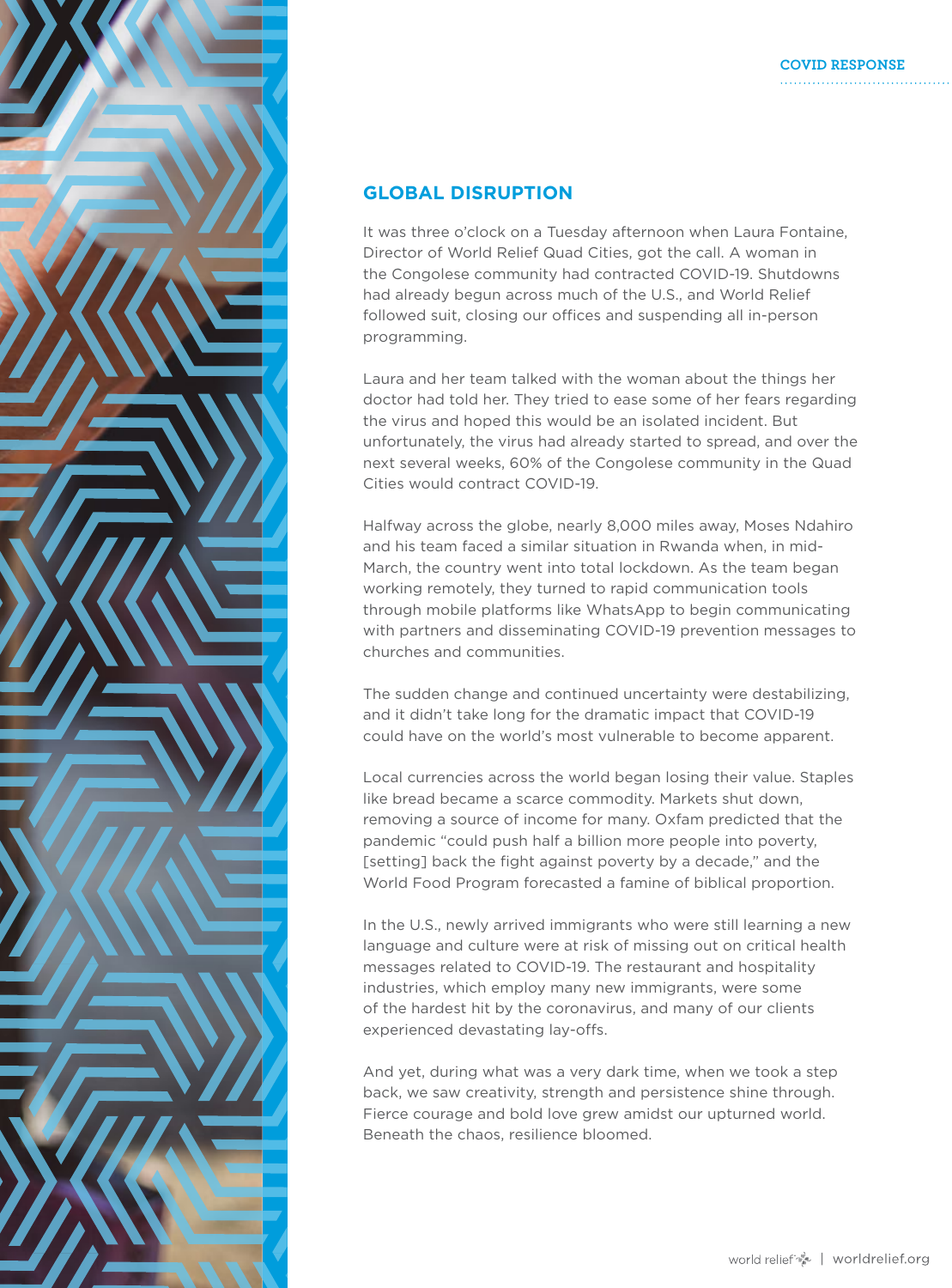#### **SCARECROWS IN CAMBODIA**

Brandon Prichard remembers what it was like to walk the streets of the Stoung District in Kampong Thom Province, Cambodia, in the early days of April. As the Country Director for World Relief Cambodia, he was used to gathering with local staff, checking in on savings groups or meeting up with home-church leaders.

But as virus cases began to rise across the country, Brandon noticed something eerie popping up outside of homes, on street corners and in front of local businesses scarecrows.

These scarecrows had been set up by residents to protect their homes and businesses against COVID-19. The belief that scarecrows can ward off illness and disease is rooted in animist belief in Cambodia and would present a challenge for our staff as they worked to provide accurate prevention messaging about COVID-19.

Thankfully, our team adapted quickly. Donning masks, they made individual household visits to share awareness and prevention lessons and ensure everyone in their communities had correct information.

Lessons included a poster that illustrated prevention methods, specific handwashing instructions and symptoms of COVID-19. Every household visited was given a copy of the poster to display in their homes, and residents were encouraged to share the information with their friends and neighbors.

> *By late June, our* **34** *community-based staff in Cambodia had visited over* **5,800** *households in over* **280** *villages.*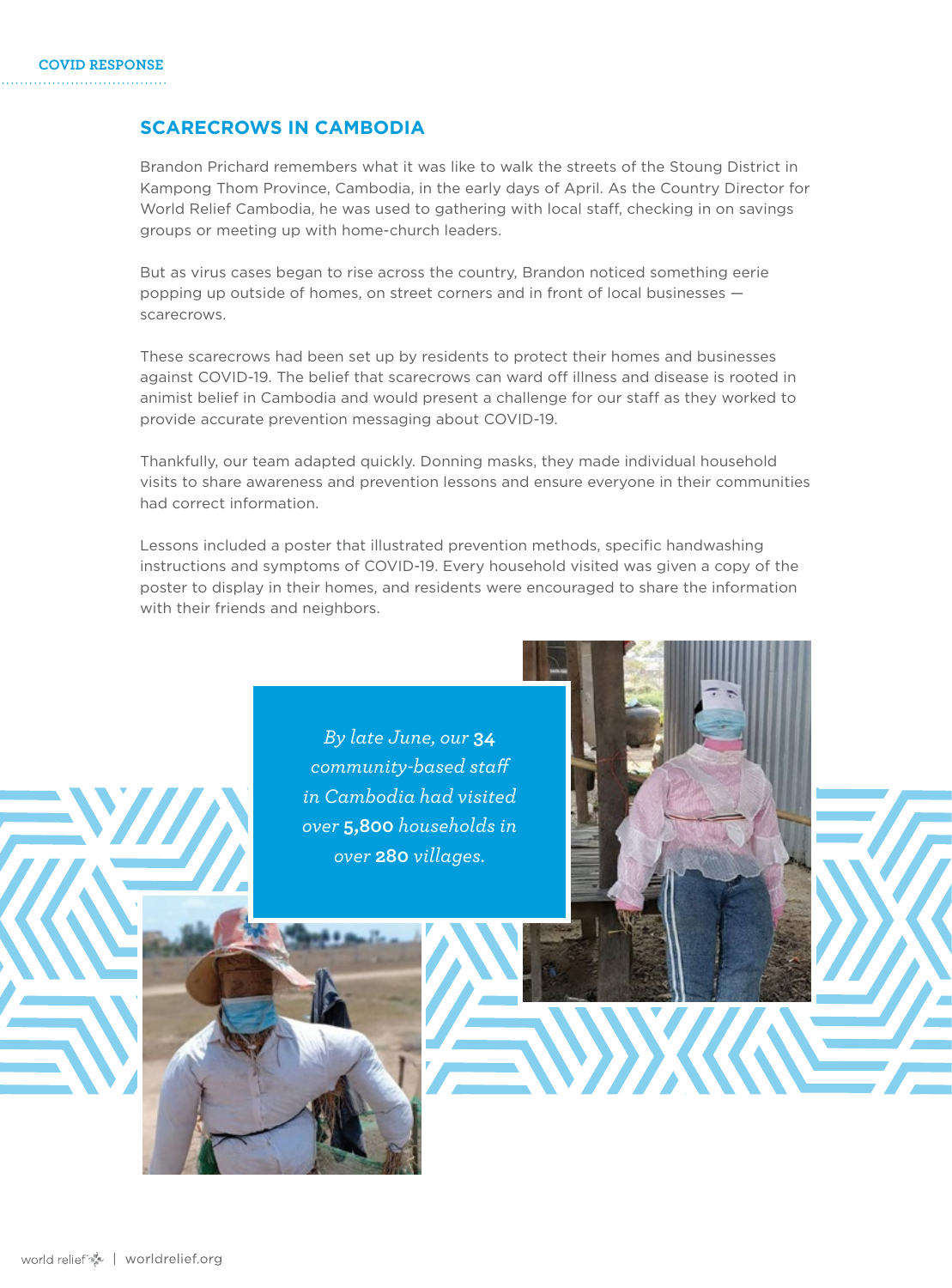#### **MADE FOR CHANGE**

Responses like this one from our team in Cambodia reminded us that this is exactly what World Relief was created for — to respond in times of chaos and crisis and to equip communities to thrive on the other side.

We, like many other organizations, were really tested by COVID-19, but our commitment to the most vulnerable, combined with our standing in local communities, our cascade messaging model and our partnership with local churches across the globe allowed us to respond quickly and powerfully.

When our technical staff couldn't travel due to shutdowns, the churches and volunteers that we had spent years training through our Church Empowerment Zone (CEZ) model were well-equipped to share messages and carry out our programs on their own. All that was needed was a communication platform like WhatsApp for us to coordinate with local networks.

This model allowed for rapid messaging dissemination throughout communities as information cascaded down through over 3,000 of these local churches across Africa, saturating communities with accurate public health information through public awareness campaigns and leveraging trusted community voices such as religious leaders to help overcome rumors and stigma like the ones we saw in Cambodia. Just as we did with the onset of the AIDS crisis in Africa and the more recent Ebola outbreak, we worked extensively with churches to help break stigmas associated with the virus. These leaders played a critical role in dispelling rumors, locating and protecting the most vulnerable and educating the community.





Many of our staff who serve in Rwanda experienced an extended total lockdown due to the high number of COVID-19 cases. But in the midst of this hardship, local pastors from our Church Empowerment Zones (CEZ) came together to continue serving the vulnerable in their communities.

From March to September, churches from across all six CEZs in Rwanda provided food and basic necessities to 4,056 families. In addition to these families, World Relief provided support to 1,346 families throughout the country, as well as support for 350 pastors and their families.

"We are going to do the best we can with the resources God has given us to really care for the vulnerable," said one local pastor.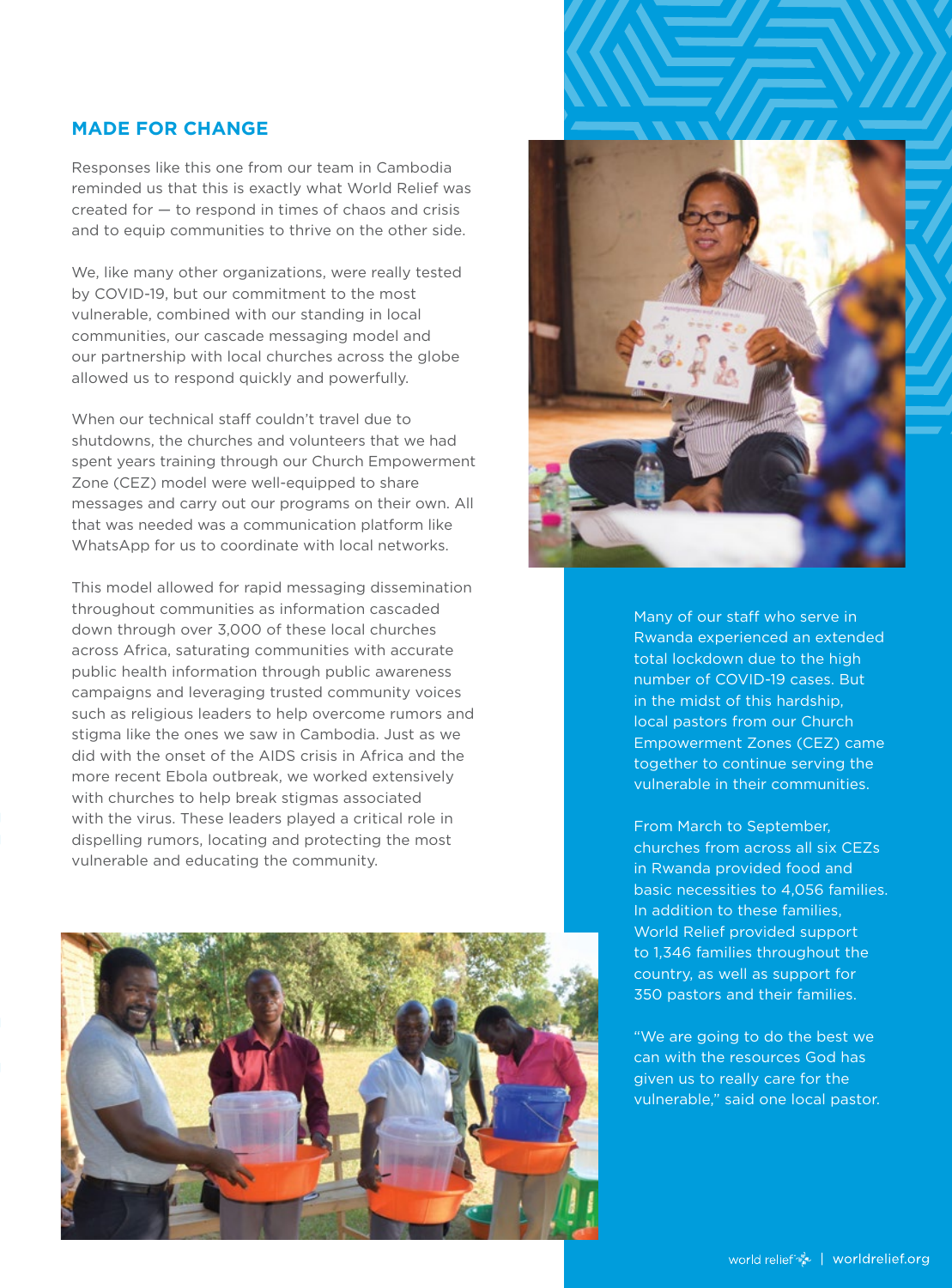#### **CREATIVE RESPONSES**

More specific responses varied by country and community, but all showcased a beautiful creativity and innovation that ultimately helped save lives around the globe.

In Kenya, our volunteers went above and beyond to reach the most remote villages in their area, strapping loudspeakers to their cars and driving through the streets to spread information and prevention messaging.

In Haiti, one of our church networks in Laurent learned how to produce hand sanitizer to supply to local markets at a time when the product wasn't easily found.

In South Sudan, our team distributed UNICEF locally made face masks to teachers and PTA members at Liech Primary School in the Bentiu Internally Displaced People Camp, a high-density camp housing almost 100,000 people.

In Sudan, we conducted weekly radio talk shows that included prevention messages and allowed listeners to call in with questions. The show included 72 drama stories about COVID-19, 42 Public Service Announcements and 4 live shows.

And in DRC, where we learned a great deal from our Ebola response, we pivoted the educational messages in our existing health programs to include COVID-19 prevention lessons.

**By the end of FY20, we reached over 650,000 individuals with direct COVID-19 preventative messaging and nearly 12 million individuals through radio or community messaging initiated by World Relief.**

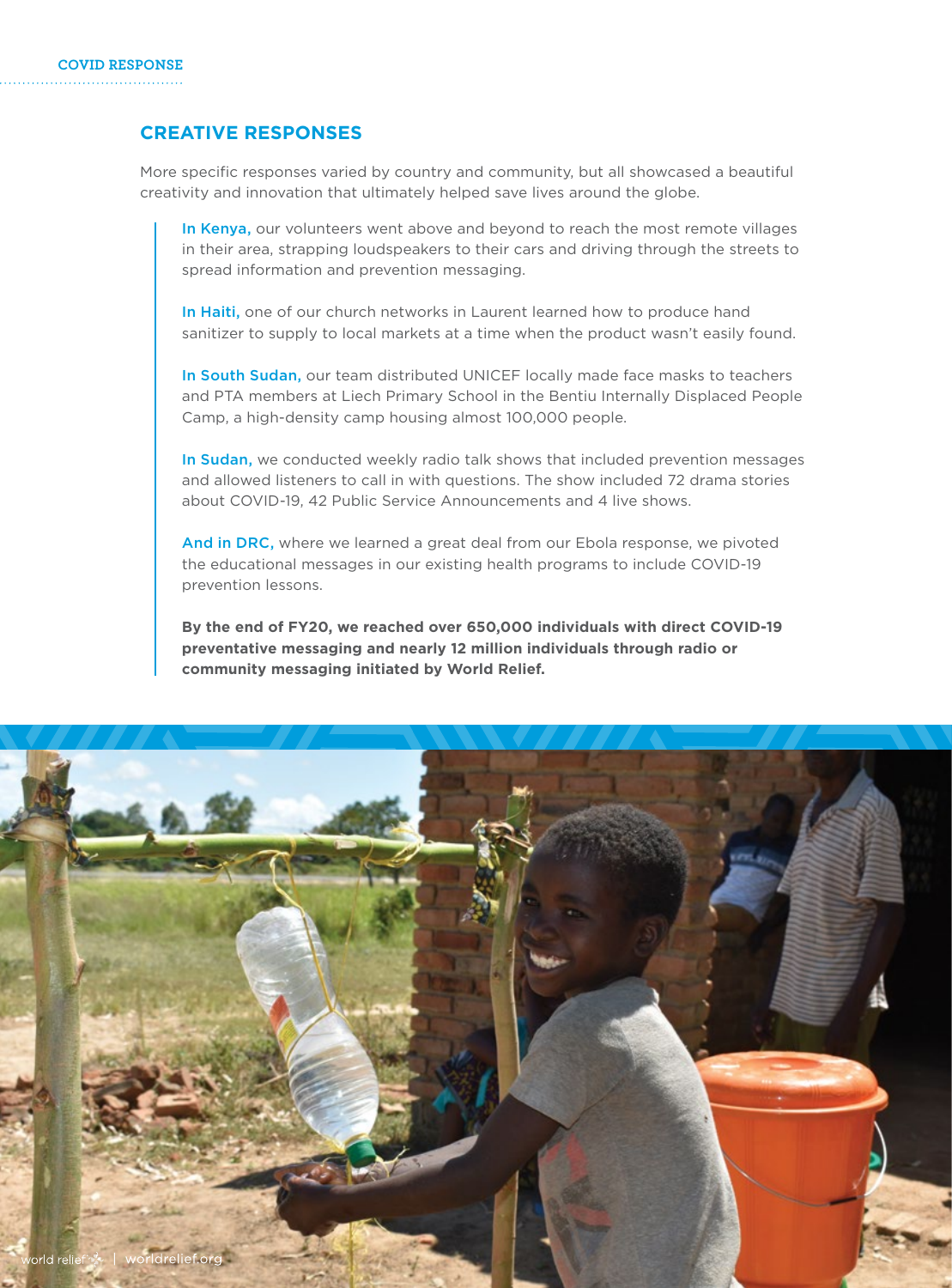

### **CRISIS IN THE U.S.**

Closer to home, here in the U.S., staff, volunteers, church partners and donors alike stepped up with ingenuity and generosity to serve immigrants impacted by COVID-19.

Among our offices, innovation flourished as staff and community partners found new ways to serve. In-person programs such as ESL classes, job training seminars and summer camps all moved online. Volunteer trainings became virtual, opening up new pathways for people across the whole country to volunteer.

In the Quad Cities, our team converted their food pantry into a drive-thru facility. Twice a month, from March-September, around 300 clients pulled up outside their office and were handed a bag of food through their car door. For clients without cars, food was delivered directly to their homes.

In North Texas, we saw local churches, businesses, food banks and other non-profits donate nearly \$1 million dollars worth of food to our pantry, enabling us to serve over 26,800 families across the North Texas area.

In Seattle, World Relief staff used their drive-thru food distribution to also identify clients who owned small businesses. Many of these clients were not aware that they could qualify for government assistance due to the pandemic. Together, staff worked with these clients to fill out paperwork and apply for PPP loans, enabling their businesses to survive the pandemic and beyond.

**Across our U.S. office network, more than \$4 million in food was donated and distributed, allowing us to serve over 624,000 people!**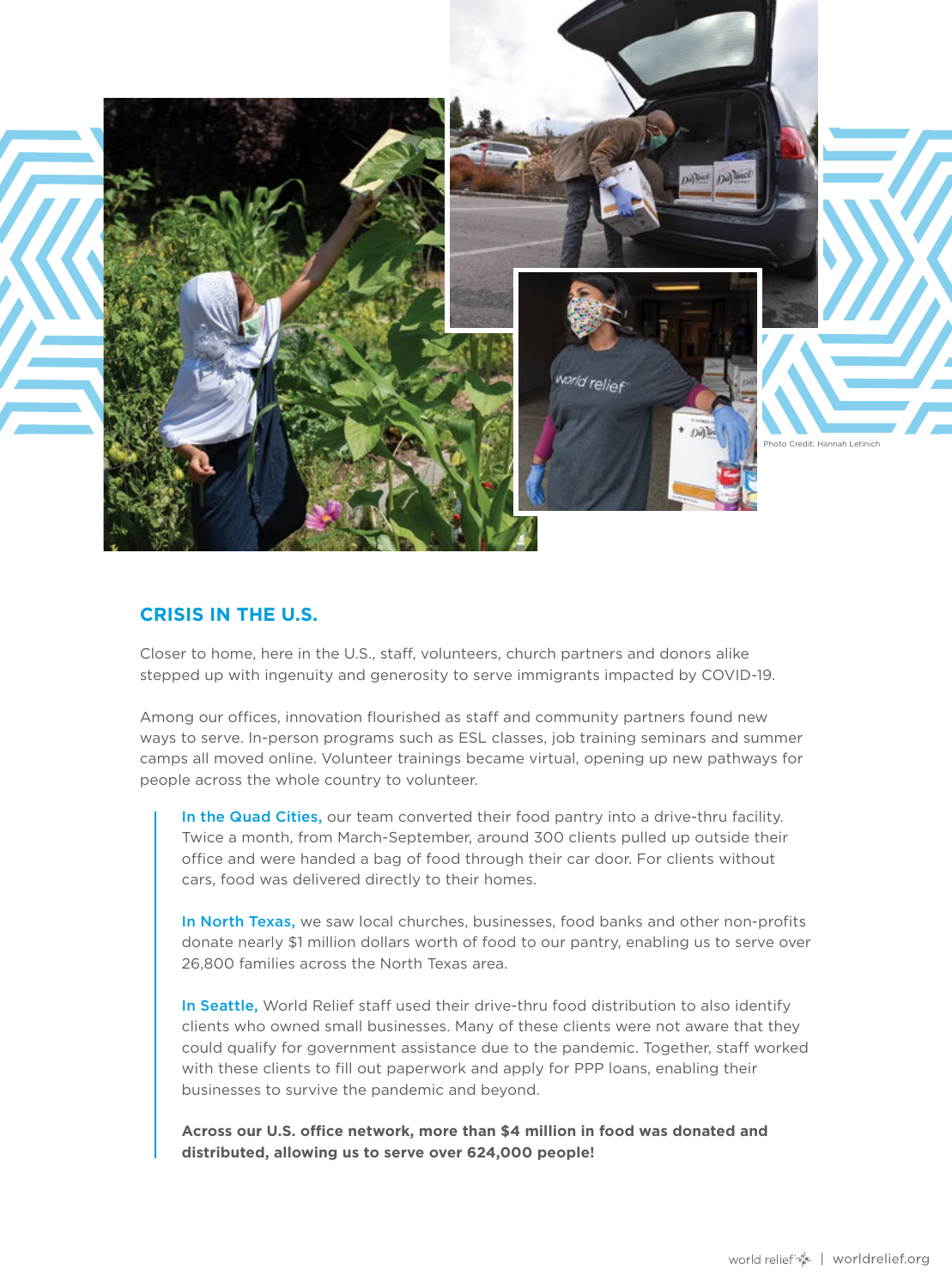## **COMMUNITY AMBASSADORS**

Recognizing that some immigrant communities were finding it particularly difficult to trust instruction from government officials and even caseworkers from outside their ethnic communities, World Relief launched a national Community Ambassador Initiative, hiring temporary support staff from the different communities we serve to rapidly organize and provide support.

The Community Ambassadors (CAs) provided culturally and linguistically appropriate COVID-19 outreach and education to their fellow refugee, asylee and new immigrant communities. CA's were equipped with safety gear and instructed on best practices for "front porch" client training and online group education.

This much-needed initiative helped disseminate vital health messages to many who otherwise would have remained uninformed. Not only this, but it also empowered our clients to build healthier and stronger communities at the grassroots level and provided employment, field experience and resumebuilding for the Community Ambassadors themselves.

**Together, World Relief hired Community Ambassadors from more than 14 language groups and reached more than 1,500 individuals with health and digital literacy information in cities across the U.S.**

#### **GIVING BACK**

Even as we sought to support vulnerable immigrants throughout the crisis, many immigrants in the communities where we serve noticed needs and used what they had to give back as well.

Across our U.S. networks, refugees and other immigrants came together to make masks for others in their community. One such refugee was Sei Paw, a Karenni Burmese refugee who lives in Winston Salem, North Carolina. Through an initiative called Project Mask, Sei Paw and several of her friends made over 3,000 masks for frontline workers.



Brenda's heart sank when she logged on to her bank's mobile app. She'd been working at a laundromat, diligently saving money when the COVID-19 pandemic swept into Illinois. Her work hours were cut in half, and her housing arrangement became unstable when her housemates decided to move away.

Thankfully, Brenda had been connected to World Relief Chicagoland since October 2019 when she was granted asylum in the U.S. When the pandemic hit, she reached out to her caseworker. Together, they found a new apartment for Brenda to live in. And thanks to a financial gift from Renewal Church plus World Relief's emergency rent assistance, Brenda was able to pay her security deposit plus two months of rent.

Inspired by this generosity, Brenda took to social media to raise money for a man in her home country of Nicaragua who was struggling to find work amidst the pandemic. Within three days, she raised \$450 — nearly the same amount she'd been given by World Relief — and used it to send money and supplies to the man in need.